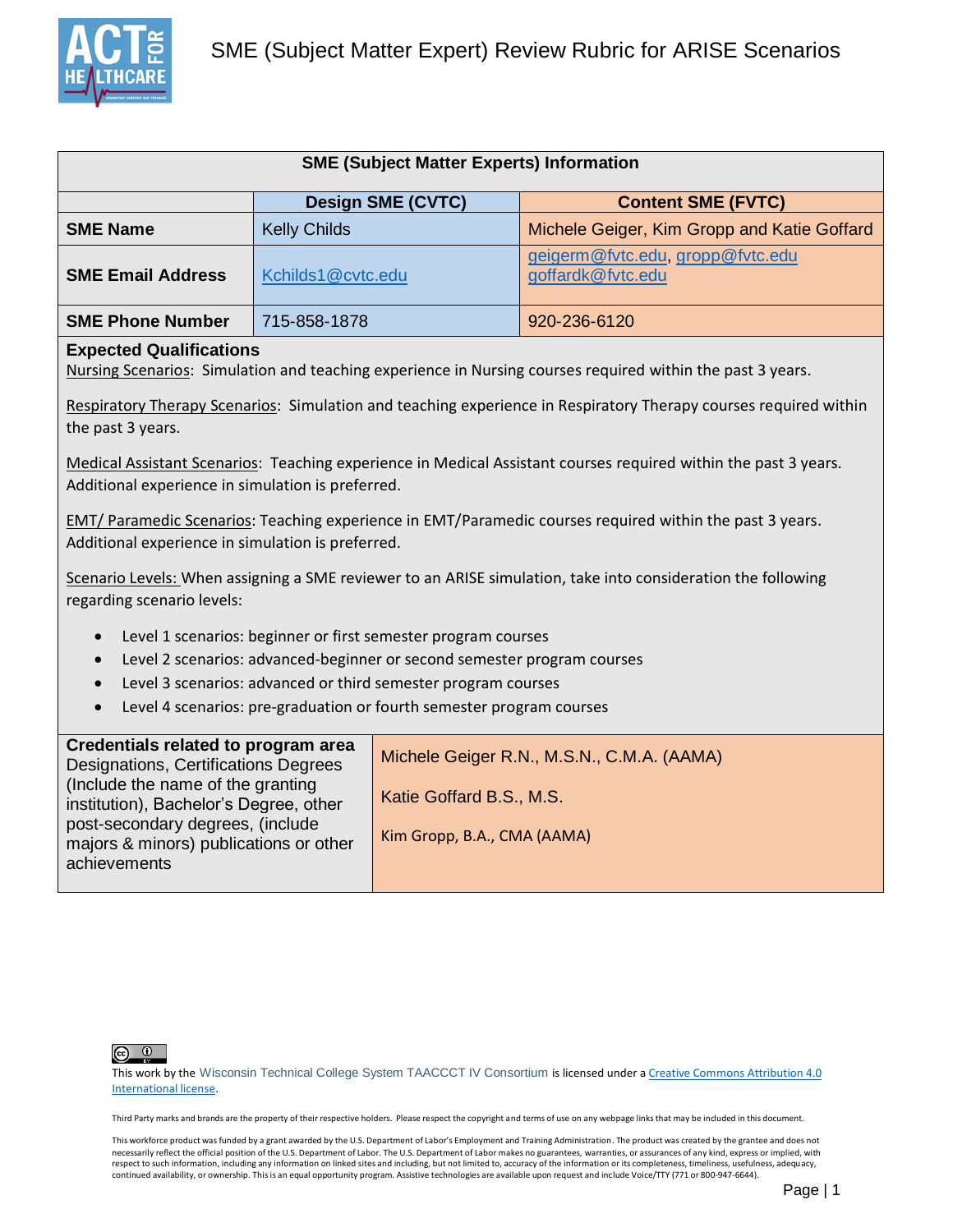| <b>Related Experience &amp; Qualifications</b><br>What is your demonstrated experience<br>in developing and/or implementing<br>similar deliverables?<br>Examples to include, but are not<br>limited to: number of years of teaching<br>and/or simulation experience noting<br>the two most recent years, years of<br>industry experience, experience in<br>developing curriculum, experience in<br>reviewing curriculum<br><b>Affiliations:</b><br>Current position and organization |                          | Michele Geiger - 14 years of teaching at Nicolet Area Technical<br>College (2004 - 12/2015) and Fox Valley Technical College<br>(2016 - 2017). Taught Medical Assisting including Admin Pro.<br>and some ADN courses. Developed and modified over 10<br>courses for MA and ADN in all delivery modes. Used state<br>aligned curriculum for competencies so added to learning<br>objectives and created learning activities and assessment<br>activities.<br>Katie Goffard - 8 years teaching at Fox Valley Technical College<br>(2009-2017) 4 years adjunct teaching at Waukesha County<br>Technical College (2013-2017). Teaching Medical Assisting-<br>most specifically Admin and Insurance and Finance. Developed<br>and modified courses, changed delivery methods, and used state<br>aligned curriculum for competencies.<br>Kim Gropp-16 years teaching at Fox Valley Technical College in<br>the Medical Assistant Program. Have taught MA Clinical<br>Procedures, MA Laboratory Procedures, and Pharmacology.<br>Developed and modified many courses over the years. Modified<br>curriculum to meet State Aligned curriculum including<br>competencies, delivery methods, learning objectives, and<br>assessments |  |  |  |
|--------------------------------------------------------------------------------------------------------------------------------------------------------------------------------------------------------------------------------------------------------------------------------------------------------------------------------------------------------------------------------------------------------------------------------------------------------------------------------------|--------------------------|----------------------------------------------------------------------------------------------------------------------------------------------------------------------------------------------------------------------------------------------------------------------------------------------------------------------------------------------------------------------------------------------------------------------------------------------------------------------------------------------------------------------------------------------------------------------------------------------------------------------------------------------------------------------------------------------------------------------------------------------------------------------------------------------------------------------------------------------------------------------------------------------------------------------------------------------------------------------------------------------------------------------------------------------------------------------------------------------------------------------------------------------------------------------------------------------------------------------------|--|--|--|
|                                                                                                                                                                                                                                                                                                                                                                                                                                                                                      |                          |                                                                                                                                                                                                                                                                                                                                                                                                                                                                                                                                                                                                                                                                                                                                                                                                                                                                                                                                                                                                                                                                                                                                                                                                                            |  |  |  |
|                                                                                                                                                                                                                                                                                                                                                                                                                                                                                      |                          | <b>Scenario Information</b>                                                                                                                                                                                                                                                                                                                                                                                                                                                                                                                                                                                                                                                                                                                                                                                                                                                                                                                                                                                                                                                                                                                                                                                                |  |  |  |
| <b>Storyline</b>                                                                                                                                                                                                                                                                                                                                                                                                                                                                     | <b>Heart Failure</b>     |                                                                                                                                                                                                                                                                                                                                                                                                                                                                                                                                                                                                                                                                                                                                                                                                                                                                                                                                                                                                                                                                                                                                                                                                                            |  |  |  |
| <b>Discipline</b>                                                                                                                                                                                                                                                                                                                                                                                                                                                                    | <b>Medical Assistant</b> |                                                                                                                                                                                                                                                                                                                                                                                                                                                                                                                                                                                                                                                                                                                                                                                                                                                                                                                                                                                                                                                                                                                                                                                                                            |  |  |  |
| Level                                                                                                                                                                                                                                                                                                                                                                                                                                                                                | 1                        |                                                                                                                                                                                                                                                                                                                                                                                                                                                                                                                                                                                                                                                                                                                                                                                                                                                                                                                                                                                                                                                                                                                                                                                                                            |  |  |  |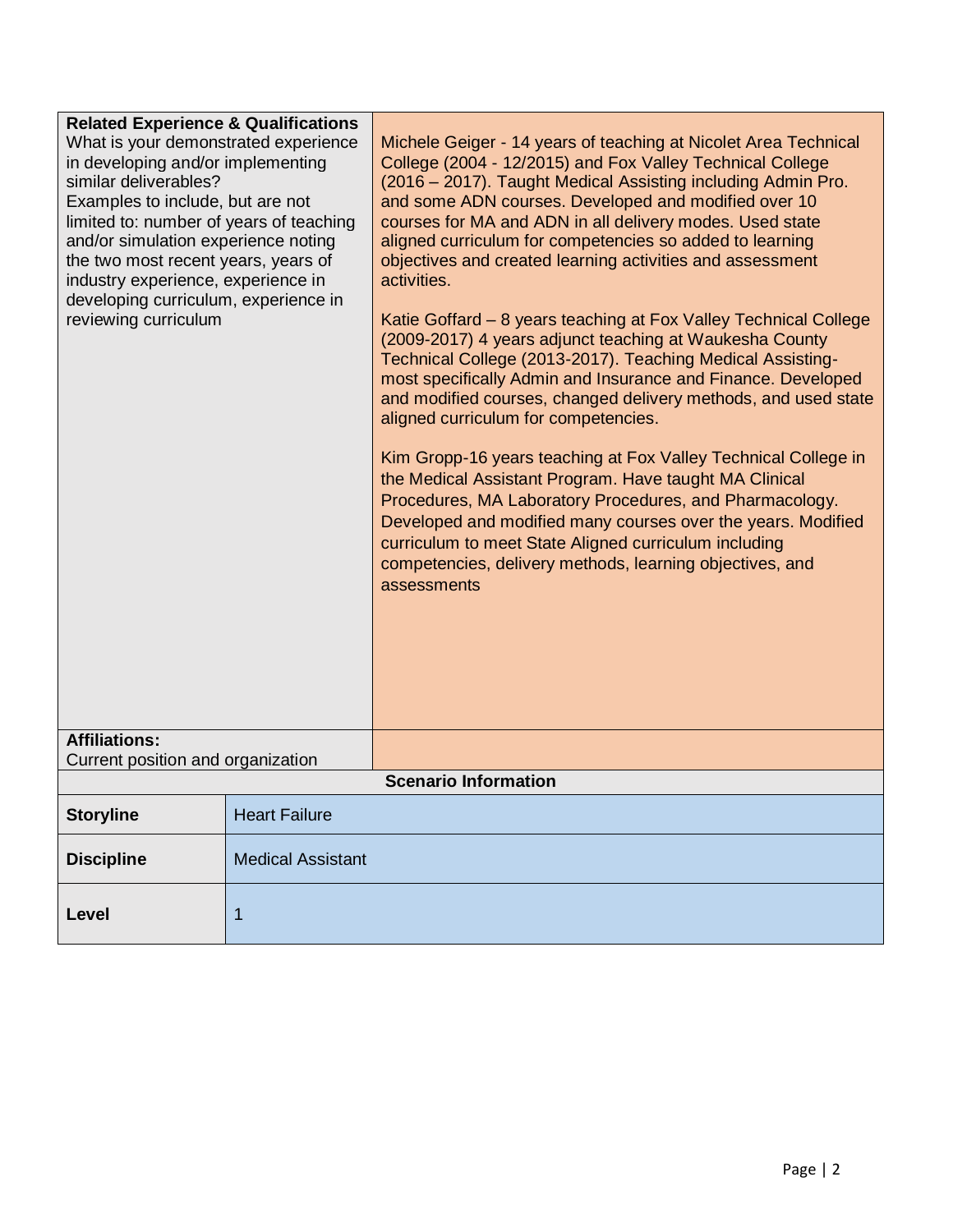| <b>Rating Scale</b>     |                                              |  |
|-------------------------|----------------------------------------------|--|
| <b>Value</b>            | <b>Description</b>                           |  |
| Met                     | Fully or adequately meets expectations       |  |
| Not Met                 | Partially met or failed to meet expectations |  |
| N/A                     | Not Applicable                               |  |
| <b>Scoring Standard</b> |                                              |  |

The course must receive a rating of "Met" or "N/A" on each criterion in order to successfully meet the requirements of the grant.

| <b>Directions for SME:</b> Please type your initials in the column and row that applies. |                                                                                                                                             |                                      |                          |     |
|------------------------------------------------------------------------------------------|---------------------------------------------------------------------------------------------------------------------------------------------|--------------------------------------|--------------------------|-----|
| A. Learning Objectives                                                                   |                                                                                                                                             | <b>Met</b>                           | <b>Not</b><br><b>Met</b> | N/A |
|                                                                                          | Learning objectives are provided to outline learning experiences and<br>are applicable and relevant to the subject matter and the audience. | <b>SG</b><br><b>KG</b><br><b>KMG</b> |                          |     |
| $\mathbf{z}$                                                                             | The simulation is aligned to the curriculum and/or program<br>outcomes.                                                                     | <b>SG</b><br><b>KG</b><br><b>KMG</b> |                          |     |
| Comments:                                                                                |                                                                                                                                             |                                      |                          |     |

| <b>B. Simulation Learning Environment</b> |                                                              | <b>Met</b>                    | <b>Not</b><br><b>Met</b> | N/A |
|-------------------------------------------|--------------------------------------------------------------|-------------------------------|--------------------------|-----|
|                                           | Set up instructions for simulation environment are provided. | <b>SG</b><br>KG<br><b>KMG</b> |                          |     |
| <b>Comments:</b>                          |                                                              |                               |                          |     |

| C. Teaching Plan (written documentation) |                                                                                                                                             | <b>Met</b>                           | <b>Not</b><br><b>Met</b> | N/A |
|------------------------------------------|---------------------------------------------------------------------------------------------------------------------------------------------|--------------------------------------|--------------------------|-----|
|                                          | Prebrief: The pre-briefing materials prepare the facilitator and<br>the learner for the simulation.                                         | <b>SG</b><br><b>KG</b><br><b>KMG</b> |                          |     |
| $\mathbf{2}$                             | The simulation experience reflects current evidence-based<br>practices.                                                                     | <b>SG</b><br><b>KG</b><br><b>KMG</b> |                          |     |
| 3                                        | The augmented reality (pictures, videos, sounds, documents,<br>etc.) is engaging, interactive and relevant to the simulation<br>experience. | <b>SG</b><br><b>KG</b><br><b>KMG</b> |                          |     |
|                                          | Debrief: The debriefing materials follow Standards of Best<br>Practice for Simulation and encourage formative assessment<br>and discussion. | SG.<br><b>KG</b><br><b>KMG</b>       |                          |     |